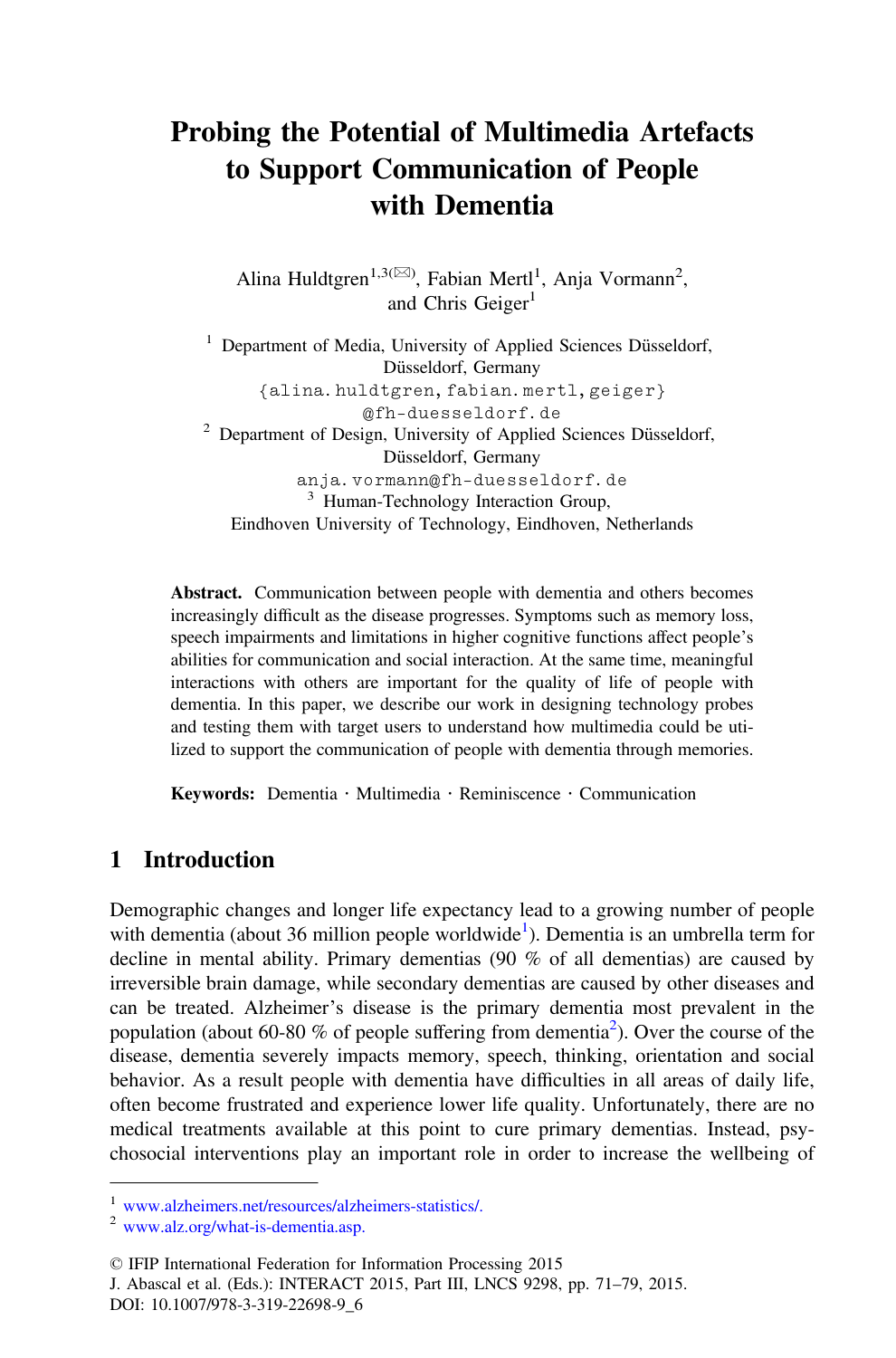people with dementia. Psychosocial interventions, e.g. reminiscence, have proven to positively and sustainably influence behaviors of people with dementia [[1\]](#page-7-0).

Technology has recently started to play an important role in the area of care, mostly in the form of assistive systems for the home care context (AAL). From experience we found that many system designs, however, emerge from a technology-push and not from real needs of seniors and caregivers. In addition, few developments focus on people with dementia. However, "living with dementia presents a range of challenges ripe for creative applications of technology" [\[2](#page-7-0)]. We believe, that especially in the area of designing for reminiscence, maintaining personhood and communication new media technologies can be utilized in supportive ways. At the same time, user-centered design is not easy, because the target group is hard to access, communicate with, and rarely aware of the potential of new technology, making it difficult to co-design solutions. This is why we decided to combine the strengths of ethnographic field research and design-led research through the use of technology probes. Probes – designed based on insights from a first field research phase – acted as triggers for discussions with experts and allowed observations of how people with dementia approach new interactive artifacts. In particular, our interdisciplinary team investigated ways in which multimedia technologies can be utilized to support and enhance the experience of reminiscence and communication for people with mild to moderate dementia. The paper outlines our approach and provides first insights from the use of probes in the field and in expert focus groups.

## 2 Background

#### 2.1 Reminiscence as a Cue to Communication

Dementia limits communication abilities in diverse ways. In the early stages forgetfulness (e.g. of people's names) and associated embarrassment leads people with dementia to withdraw from their social network. As dementia progresses individuals experience extreme memory loss, disorientation in time and place and in later stages a loss of their sense of self. Many also experience problems finding words (similar to aphasia) at the medium and later stages. As such, it becomes increasingly difficult for them to engage in meaningful activities, which is of high importance for life quality [[3\]](#page-7-0). "It is argued that reminiscence may be particularly important for demented individuals' psychological health given that the progressive deteriorating nature of the disease erodes the ability to achieve present successes and makes individuals increasingly dependent on past accomplishments for a sense of competency" [\[4](#page-7-0)]. Since remote memory is often spared for large parts of the dementia process, people are able to recall events from the past. While processing memories may be compromised due to brain damage, reminiscence can still provide structure in engaging with others [\[5](#page-7-0)].

### 2.2 Current Multimedia Applications for Dementia Patients

In the CIRCA project [\[6](#page-7-0)] researchers created a multimedia application using video, photo and music to support one-to-one reminiscence sessions. The authors reported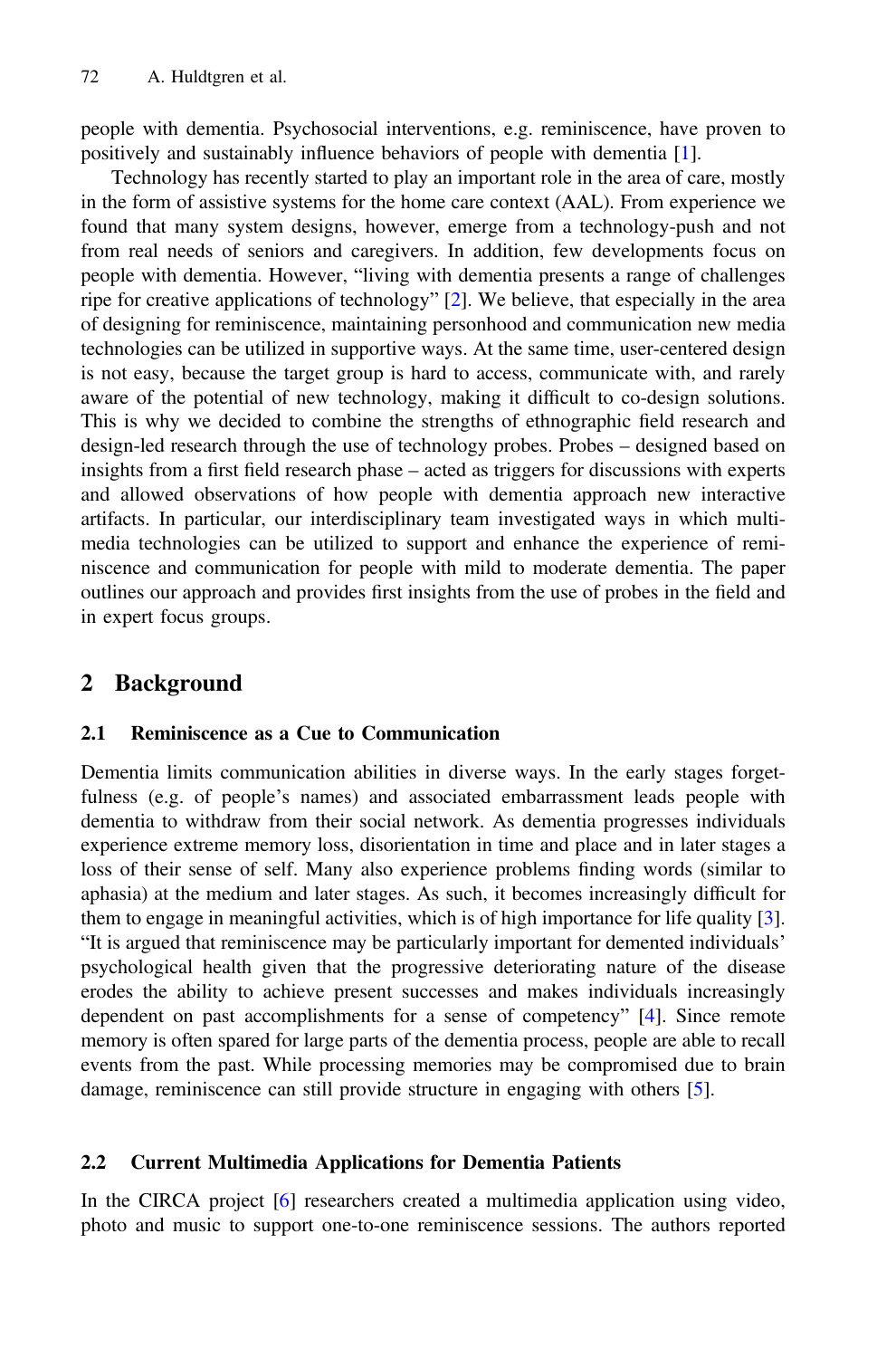positive results from user testing. More recent work of the same research team [\[7](#page-7-0)] focused on computer-generated 3D environments providing means for people with dementia to enjoy environments they once liked, but cannot visit anymore. Similar is the work of [\[8](#page-7-0)], who created 3D environments for reminiscence and meaningful activities. However, people in later dementia stages had problems with the interaction. Several works [[9,](#page-7-0) [10](#page-7-0)] investigated the television as a medium to provide media from the past or personalized media to people with dementia and [[11\]](#page-7-0) found in an observation that generic video triggered more diverse comments and a broader spectrum of conversation topics in people with dementia. Thus, research showed that contents targeted to the individuals were catalysts for reminiscence and communication with others. Overall, there is some proof that multimedia provides support in reminiscence; however, existing work contains mainly single case studies. Our approach aimed to explore aspects of interaction and content with a range of stakeholders instead.

#### 3 Research Approach

Designing for and with people with dementia is sensitive and requires an empathic design approach. In the first step (Fig. 1) we gathered information about dementia through literature research, expert presentations and documentary films. The first field visits were organized in close collaboration with the dementia service network. We established contacts to several welfare organizations and were transferred to the key staff in a care home and two support groups for people with dementia living independently in their homes. Several team members conducted (participant) observations and interviews with people with mild dementia and caregivers. The collected data in form of video, photos, field notes and interview transcripts were discussed with the team and used to develop six technology probes [\[12](#page-8-0)] specifically focusing on abilities of people with mild to moderate dementia, when memory, speech, orientation and learning is affected, but people are not entirely dependent yet.



Fig. 1. Overall process of the research

#### 4 Technology Probes

The collected material and first hand experiences served us to empathize with our target group, to understand their needs and challenges and, most importantly to inspire six designed probes (Fig. [2](#page-3-0)) that could be used in the diverse care contexts. The probes were designed as fully functional artifacts and underwent one review by a group of care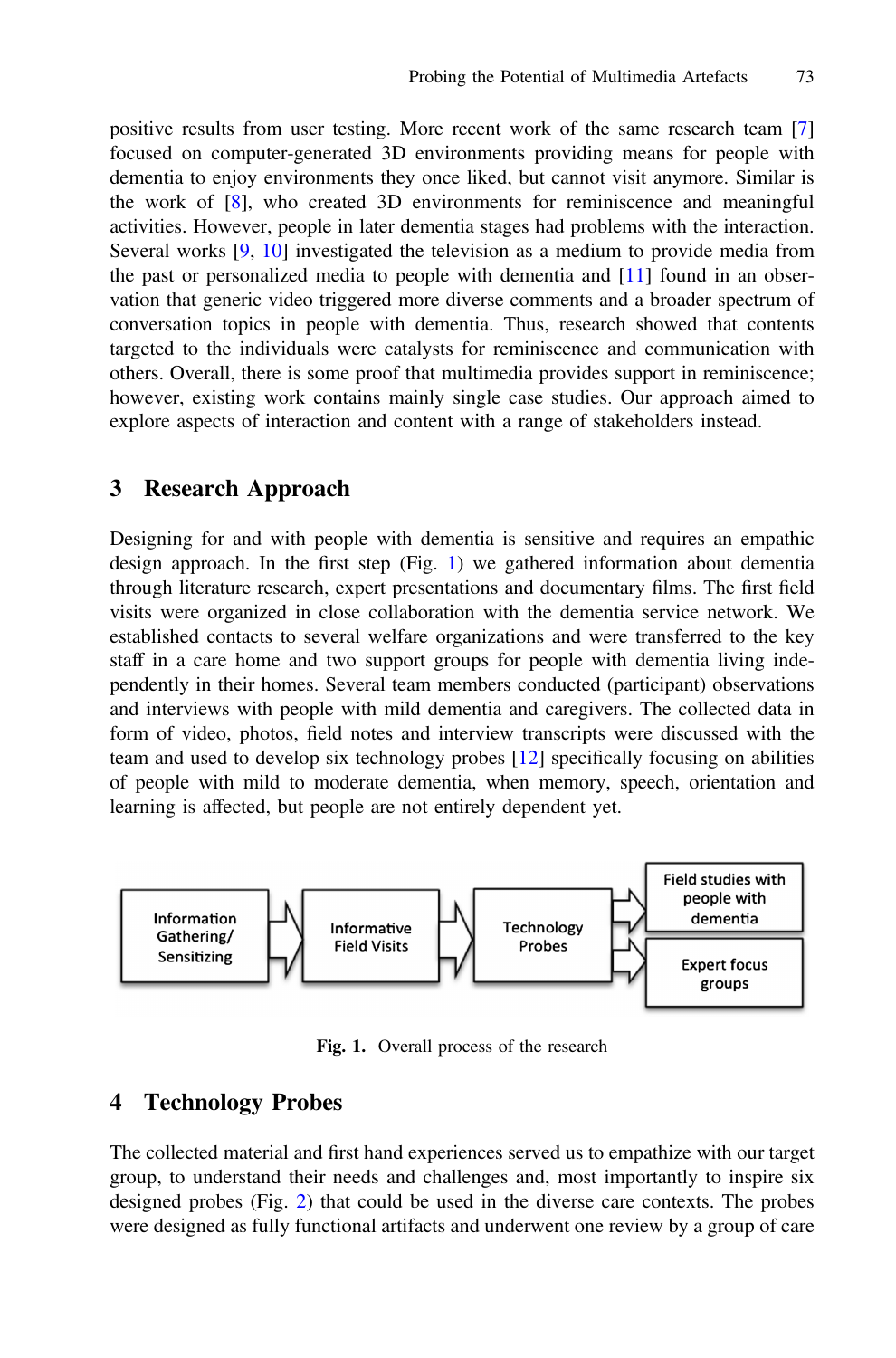<span id="page-3-0"></span>professionals followed by a design iteration that focused on improving the content, aesthetics and interaction. (For detailed information about the design and implementation of a single artifact, see e.g. our previous publication on the Reminiscence Map [[13\]](#page-8-0)). The probes cover a range of interaction styles as well as media content ranging from public material to completely personal stories.



Fig. 2. Probes: Top row, left to right: Chrono TV with TV programs sorted by decade, Interactive Book with sound output based on opened page, Icho-Sphere reacting to user's touch. Bottom row, left to right: Music-Teddy playing songs from the 30 s when lifted, Reminiscence Map with users' stories linked to time and place, Memory Window with scenes of familiar places.

## 4.1 Media Contents

Three artifacts cue reminiscence through general content from the past: (1) Chrono TV plays video snippets of TV programs from past decades (50 s-70 s) including news, commercials, and entertainment, (2) the Interactive Book has a travelling theme (Italy in the 50 s), and combines photographs of, e.g., cars, or popular music artists from the time with audio tracks, and (3) the **Music Teddy** plays back music from the 30 s. More personalized content is used in the Memory Window that provides virtual window views to familiar places. Completely personal content is used in the Reminiscence Map, which stores a collection of stories from a person linked to a time and place. More abstract sounds and colored light are used in the Icho-Sphere.

### 4.2 Interactions

A range of interaction styles is used in the probes. All aim to be intuitive either by providing a well known interface or providing affordances for basic human interaction skills such as grabbing, lifting, or shaking an object. Chrono TV comes with a simple remote control for people with dementia with an on-off button and buttons for changing the channel and volume and an advanced remote control for caregivers offering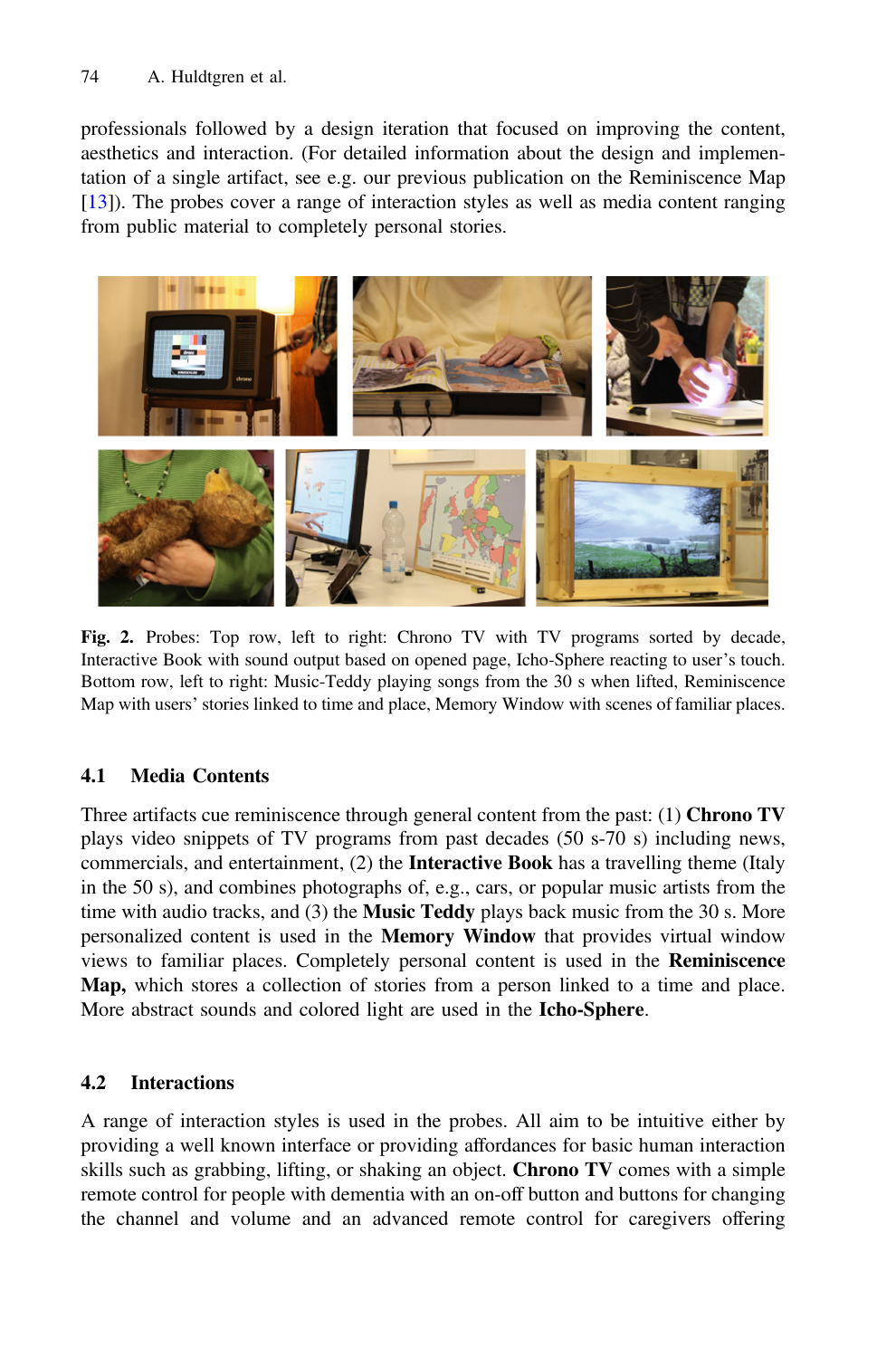functions to select a decade, a program or pausing a show, e.g. to be able to discuss the content with viewers. The Interactive Book can be used like a normal book by turning the pages. Additionally, it is augmented with different audio files per page (automatically recognized). The user can trigger the audio by pressing pictures in the book. The Music Teddy contains a gyroscope sensor, and plays back a random track when being sat up from a lying position. Users interact with the Memory Window by placing a postcard of choice on the windowsill. Thematic cards are provided with RFID chips that are recognized. The Reminiscence Map currently comes in two versions, a personal tangible object containing the story of one person. The user interacts with a time slider to select a year. LEDs light up in the places where the person was during that time. Respective stories can be listened to by clicking a speaker button. The digital version provides additional functionality to find out if people visited the same places. Icho is a sphere containing a range of sensors for measuring touch, movement and pressure. When touched it lights up, when shaken it plays ambient sounds, and when squeezed it vibrates. Icho was developed to provide sensory stimulation and engagement with an artifact (and possibly others).

### 5 Field Studies and Expert Feedback

#### 5.1 Feedback from Testing the Probes in the Field

The design process of the probes was iterative with field tests involving people with mild to moderate dementia. These included, on the one hand, usability tests with small groups (e.g. three people tested the controls for Chrono TV). On the other hand, exploratory field studies were done, where we either deployed an artifact in the real context and reactions of people with dementia were observed (e.g. the Memory Window was placed in the common room of a care home, and groups of 3-5 users with mild to moderate dementia were observed throughout the day), or the artifact was actively integrated in a group activity (e.g. the Chrono TV in a dementia support group with six men with mild to moderate dementia). In addition, we organized a 2 h-workshop at a care home where all six probes were set up in the common room for residents to be tried out. About 20 people were present including residents (about 8 with dementia), relatives and caregivers. We collected written field notes.

#### 5.2 Expert Workshop

Next, we conducted an expert workshop with 20 participants comprising caregivers, support group leaders, professionals from dementia research, social workers, and technology researchers. In the 1.5-h workshop participants first experienced all six probes in an interactive exhibition. They could discuss their experiences directly with developers and give voluntary feedback through a 5-item questionnaire about the user group, the attractiveness of the object, the expected potential to trigger communication, the expected effort to supervise the use, and the suitable care context. Afterwards, a 10-min presentation about the design of the probes was given. Then participants were divided into 4 discussion groups of five people with diverse backgrounds. Each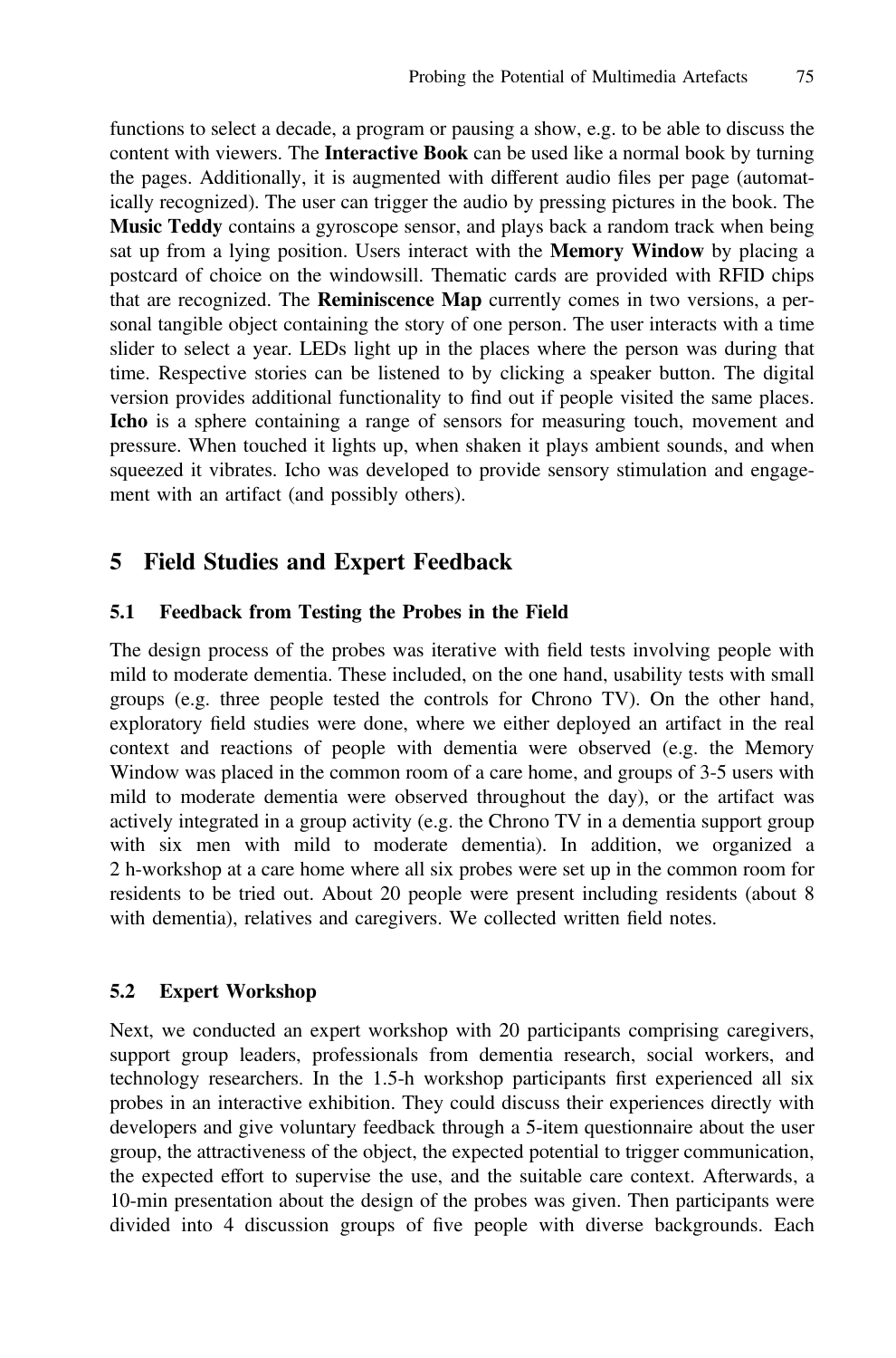discussed a different aspects of communication of people with dementia: (1) fostering communication, (2) non-verbal communication, (3) verbal communication, and (4) communication between young and old. The discussions were structured in three steps: (1) current practice and problems, (2) possible role of probes in different settings and (3) brainstorming of new ideas. We audio-recorded and transcribed the discussions for analysis.

# 6 Insights and Considerations

In the following we provide our first overall insights and design considerations that we derived from the field notes, short questionnaire, and focus groups.

Catering for Diversity and Personalization. One recurring aspect was the variability of symptoms and progression of dementia. Unlike other diseases it is difficult to foresee the progression and communication problems arising at different stages. In addition, how people experience their limitations and how they react in interactions with others is closely related to their personality and past life experiences. To cater for this diversity, experts suggested a strong focus on familiarity and personalized content. The latter could range from media targeted to the preferences and interests of the people (e.g. providing virtual views into a museum for the art-interested user) to completely personal media, such as own photographs.

Application Types. Three general types of applications suitable to support communication emerged: applications that (1) allow people to virtually visit places they cannot visit anymore (such as going to the opera, a museum, the old town), (2) use biographic content and storytelling as a basis for communication (as the book, or the Reminiscence Map), and (3) stimulate the senses to trigger reminiscence and reactions (as the teddy or Icho). The first type would be suited best for people with limited mobility to allow them to keep memories of familiar places and activities alive that could then be communicated to others. Storytelling about the past was identified as a major activity older people engage in, when new experiences are limited. Therefore, using content that triggers stories about the past by showing old videos or photos is useful for providing a basis in the communication, especially in the communication between young and old. As verbal communication plays a major role, these applications would be suited only for early stage dementia. For the later stages the role of emotional triggers was considered more important. The teddy was a good example of this. We observed that people, who did not communicate verbally, still sang along with the teddy's music. In addition, a care manager mentioned that also the soft fur, the familiar looks of the teddy (from the 30 s) and the shape probably reminded the person of familiar things from the past, like their own stuffed animals, or even holding a baby. In one discussion, an expert called it the "emotional memory" and said that sensory input often directly triggers memories without people undergoing a cognitive process to understand them. This was also a topic in the focus group on non-verbal communication where the possibility of adding olfactory input to the book (e.g. paper producing smell when being rubbed) came up to trigger emotional memories.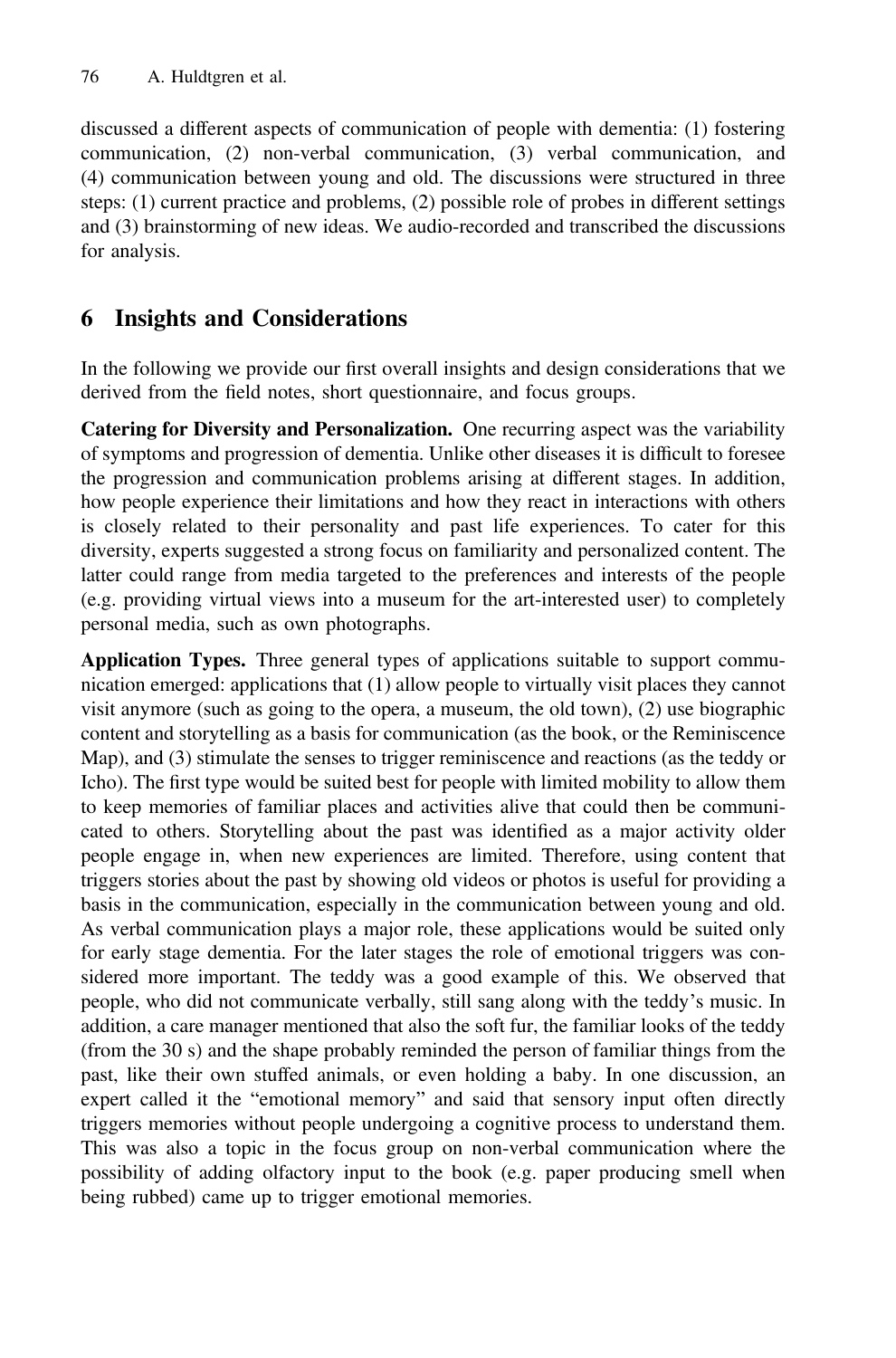Communication While, Through and After Interaction. Generally, experts reported that all people have the need to communicate. However, while people with mild dementia often start communication with others, this diminishes throughout the disease. One aspect that should be explicitly considered in the design of such systems is the goal of the communication. While our initial intention was to design probes that foster communication during interaction, e.g. while two people look at the content together, we observed in the field tests that this was mainly true for objects like the book, the map and the window. In these cases people either explored the content together, or commented on it. In the field test with the TV we found that people with dementia were very concentrated on the program and little conversation took place. Although we had implemented a pause function for the group leader he did not use it, as he did not want to disturb the people's viewing experience. He decided to refer back to the content after it was consumed. We also observed that communication can take part through the artifact itself, meaning that the shared interaction could be considered communication or as one expert said "the artifact becomes the communication medium". This was the case with the teddy and the Icho-sphere, which are suited for non-verbal communication of people with extreme dementia.

Familiar Actions. Especially people with dementia have limited capacity to learn new interactions with digital user interfaces. Physical objects, however, provide at least three advantages: (1) interactions are based on familiar and basic actions (such as grabbing, moving or lifting objects), (2) they provide haptic stimulation, and (3) they often allow for shared interaction in a social setting. In the workshop at the care home we could observe that especially the objects that looked most familiar (the book and the teddy) attracted seniors and could be used by people with dementia without supervision. Although the users did not immediately see the buttons in the book, they were eager to touch the pages on different spots to trigger the sound. Many experts also liked the interaction with the window via RFID-enhanced postcards, but we observed in the field, that in the current implementation (card has to be placed on the windowsill) mobility was a limiting factor.

Practical Considerations. Practical considerations that were mentioned during the expert workshop were (1) hygiene, (2) data security and personal rights of people with dementia, and (3) effort of the communication partners (i.e. caregivers, social workers, relatives). Hygiene is important for artifacts to be used in the care home and where the haptic interaction is prevalent, such as the Icho sphere, and the teddy. Data security was discussed in consideration of the Reminiscence Map, which stores personal stories. It was highlighted that recurring informed consent to use the data is important, but difficult to obtain from people with extreme dementia. In addition, some people were concerned that the window would deceive people who do not realize that it is not real. Some experts were worried that the effort of relatives or caregivers to enter the data would be too high for the map. On the other hand, if integrated well into the existing practice (e.g. biographic therapy), it could be feasible. In addition, many thought that the artifacts needed to be used under supervision of a caregiver or relative. Our field experiences, however, showed that simple artifacts, e.g., the teddy or the book, were used by people with dementia alone or among each other.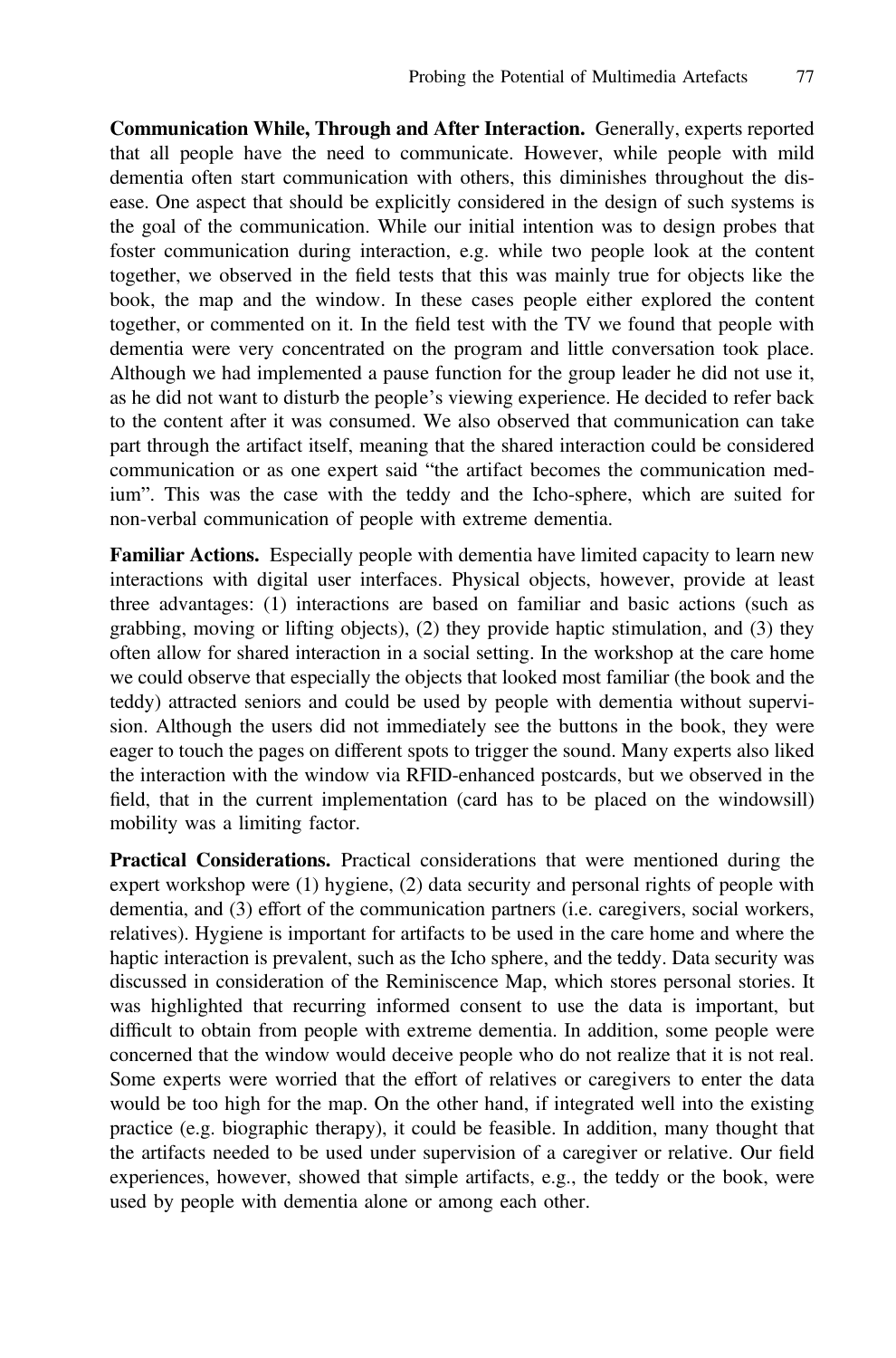## <span id="page-7-0"></span>7 Conclusions

The work presented here provides a snapshot of our larger research endeavor to design interactive multimedia artifacts for people with dementia to support reminiscence and communication with others. We presented six probes that were designed based on a first phase of exploratory field research. The probes were used in several field studies to observe reactions from people with dementia as well as an organized workshop with stakeholders from the care domain. We presented our preliminary design insights from these studies. In the future we intend to extend our investigations and provide general guidelines for the design of interactive multimedia artifacts that support people with dementia in reminiscence and communication in different care settings.

## **References**

- 1. Gallagher-Thompson, D., Tzuang, Y.M., Au, A., Brodaty, H., Charlesworth, G., Gupta, R., Lee, S.E., Losada, A., Shyu, Y.-I.: International perspectives on nonpharmacological best practices for dementia family caregivers: a review. Clin. Gerontologist 35, 316–355 (2012)
- 2. Astell, A.J., Alm, N., Gowans, G., Ellis, M., Dye, R., Vaughan, P.: Involving older people with dementia and their carers in designing computer-based support systems: some methodological considerations. Univ. Access Inf. Soc. 8(1), 49–59 (2009)
- 3. Wood, W., Womack, J., Hooper, B.: Dying of boredom: An exploratory case study of time use, apparent affect, and routine activity situations on two Alzheimer's special care units. Am. J. Occup. Ther. 63(3), 337–350 (2009)
- 4. Kasl-Godley, J., Gatz, M.: Pschosocial interventions for individuals with dementia: an integration of theory, therapy, and a clinical understanding of dementia. Clin. Psychol. Rev. 20(6), 755–782 (2000)
- 5. Woods, B., Portnoy, S., Head, D., Jones, G.: Reminiscence and life review with persons with dementia: Which way forward? In: Jones, G.M.M., Miesen, B.M.L. (eds.) Care-Giving in Dementia: Research and Applications, December 6, 1st edn., pp. 137–161. Routledge (1993)
- 6. Gowans, G., Campbell, J., Alm, N., Dye, R., Astell, A., Ellis, M.: Designing a multimedia conversation aid for reminiscence therapy in dementia care environments. In: CHI 2004 Extended Abstracts, pp. 825–836. ACM (2004)
- 7. Alm, N., Astell, A., Gowans, G., Dye, R., Ellis, M., Vaughan, P., Riley, P.: Engaging multimedia leisure for people with dementia. Gerontechnology 8(4), 236–246 (2009)
- 8. Siriaraya, P., Ang, C.S.: Recreating living experiences from past memories through virtual worlds for people with dementia. In: Proceedings of the 32nd Annual ACM Conference on Human Factors in Computing Systems, pp. 3977–3986 (2014)
- 9. Waller, P.A., Östlund, B., Jönsson, B.: The extended television: Using tangible computing to meet the needs of older persons at a nursing home. Gerontechnology 7(1), 36–47 (2008)
- 10. Wallace, J., Thieme, A., Wood, G., Schofield, G., Olivier, P.: Enabling self, intimacy and a sense of home in dementia: an enquiry into design in a hospital setting. In: Proceedings of the SIGCHI Conference on Human Factors in Computing Systems, pp. 2629–2638 (2012)
- 11. Davis, B.H., Shenk, D.: Beyond reminiscence using generic video to elicit conversational language. Am. J. Of Alzheimer's Dis. Other Dementias 30(1), 61–68 (2014)